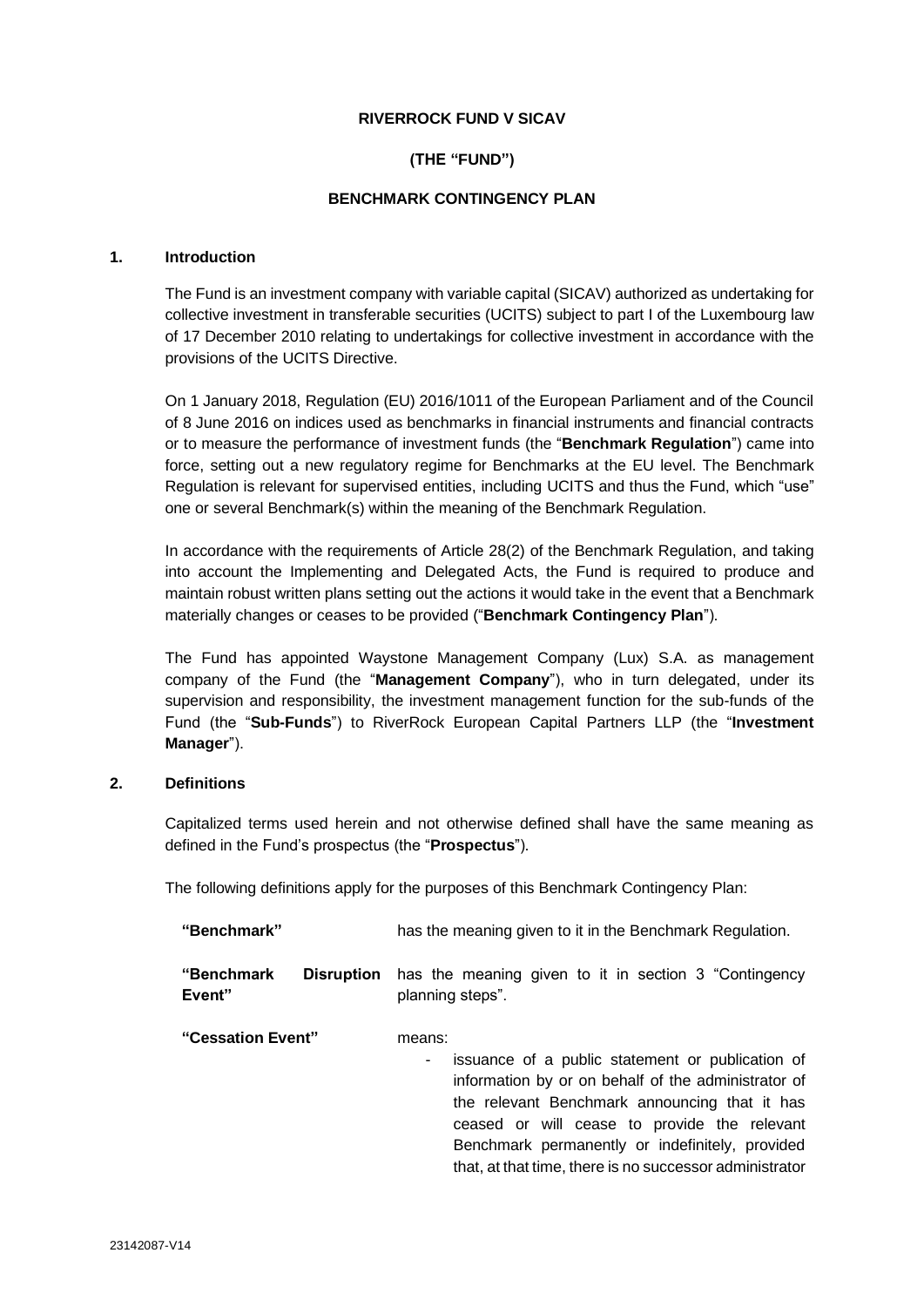that will continue to provide the relevant Benchmark;

issuance of a public statement or publication of information by the regulatory supervisor for the administrator of the relevant Benchmark, the central bank for the currency of the relevant Benchmark, an insolvency official with jurisdiction over the administrator for the relevant Benchmark, a resolution authority with jurisdiction over the administrator for the relevant Benchmark or a court or an entity with similar insolvency or resolution authority over the administrator for the relevant Benchmark, which states that the administrator of the relevant Benchmark has ceased or will cease to provide the relevant Benchmark permanently or indefinitely, provided that, at that time, there is no successor administrator that will continue to provide the relevant Benchmark.

| implementing and delegated acts adopted by the European                                                                                                                                                                                                                                                                                           |
|---------------------------------------------------------------------------------------------------------------------------------------------------------------------------------------------------------------------------------------------------------------------------------------------------------------------------------------------------|
| Commission under the Benchmark Regulation.                                                                                                                                                                                                                                                                                                        |
| has the meaning given to it in relation to each Benchmark<br>by the relevant Benchmark administrator or, in the absence<br>of such definition prepared by the relevant Benchmark<br>administrator, means any change to the Benchmark<br>communicated by the Benchmark administrator to the Fund<br>and deemed material by the Investment Manager. |
|                                                                                                                                                                                                                                                                                                                                                   |

# **3. Contingency planning steps**

In the event that a Benchmark used by a Sub-Fund:

- (i) is subject to one or more Material Change(s);
- (ii) is subject to a Cessation Event; or
- (iii) ceases to be an eligible Benchmark under Article 29(1) in connection with Article 51 of the Benchmark Regulation due to:
	- the administrator of such a Benchmark (as defined in the Benchmark Regulation) having its application for authorisation refused;
	- the relevant Benchmark having been removed from the register referred to in Article 36 of the Benchmark Regulation; or
	- the transitional period allowed under Article 51 of the Benchmark Regulation in relation to the relevant type of Benchmarks expiring

(each of the events listed under items (i) to (iii) above being defined as a "**Benchmark Disruption Event**"),

the Investment Manager, in consultation with the Management Company will consider the available alternatives including: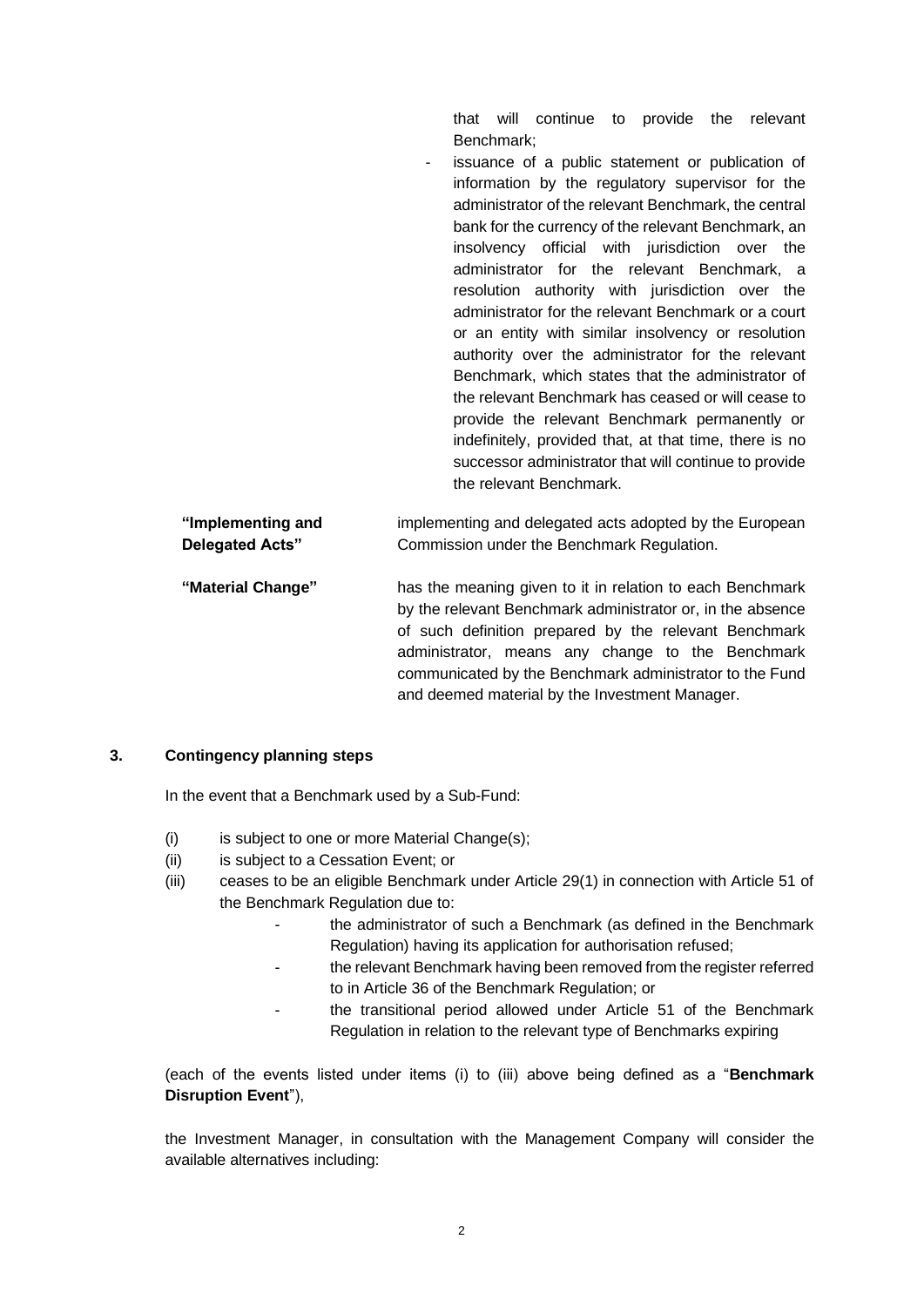- where a Benchmark is still considered appropriate despite occurrence of one or more Material Change(s), continued use of that Benchmark;
- substitution of the Benchmark for another suitable Benchmark; or
- amendment of the relevant Sub-Fund's performance fee calculation method to reflect changes to the Benchmark or its replacement.

The Investment Manager will take steps to ensure that consideration of the alternatives is carried out in a timely manner. Following such consideration, the Investment Manager will present the proposal to the board of directors of the Fund for approval. The board of directors of the Fund will submit any proposal relating to an intended course of action to the CSSF, to the extent required by the applicable law.

The Benchmarks used by the Fund within the meaning of the Benchmark Regulation are setout in the Prospectus.

# **4. Monitoring of Benchmark Disruption Events**

A process will be set-up to regularly monitor the occurrence of any Benchmark Disruption Event. For each Benchmark used by a Sub-Fund, this monitoring process will include, in particular:

- regular checks of the website on which the Benchmark's administrator is publishing information related to the Benchmark, aligned with the frequency of redemptions and subscriptions in the relevant Sub-Fund; and
- where reasonably practicable, ensuring that the Benchmark's administrator is contractually required to provide any relevant update in relation to a possible Benchmark Disruption Event.

As soon as practicable following the determination that a Benchmark Disruption Event has occurred, the board of directors of the Fund will decide which actions need to be taken in accordance with section 3. "Contingency planning steps".

# **5. Identification and adoption of an alternative Benchmark**

The board of directors of the Fund, following the consultation with the Management Company, may decide to substitute any Benchmark which a Sub-Fund uses within the meaning of the Benchmark Regulation with any other Benchmark determined by the board of directors of the Fund to measure substantially the same economic reality.

The Investment Manager in consultation with the Management Company will assist with the identification and assessment of alternative Benchmarks and make recommendations to the board of directors of the Fund and the Management Company accordingly. Such assessment shall include the Benchmark assessment criteria for UCITS issued by the CSSF.

The board of directors of the Fund will ensure that any proposal or decision to change a Benchmark is actioned in accordance with the terms of the Prospectus, including any relevant requirements relating to shareholder notification or consent.

In cases where a decision is taken by the board of directors of the Fund to substitute a Benchmark, it or its delegates will seek permission to use the substitute Benchmark contemplated. In the event that an agreement cannot be reached, alternative solutions will be considered.